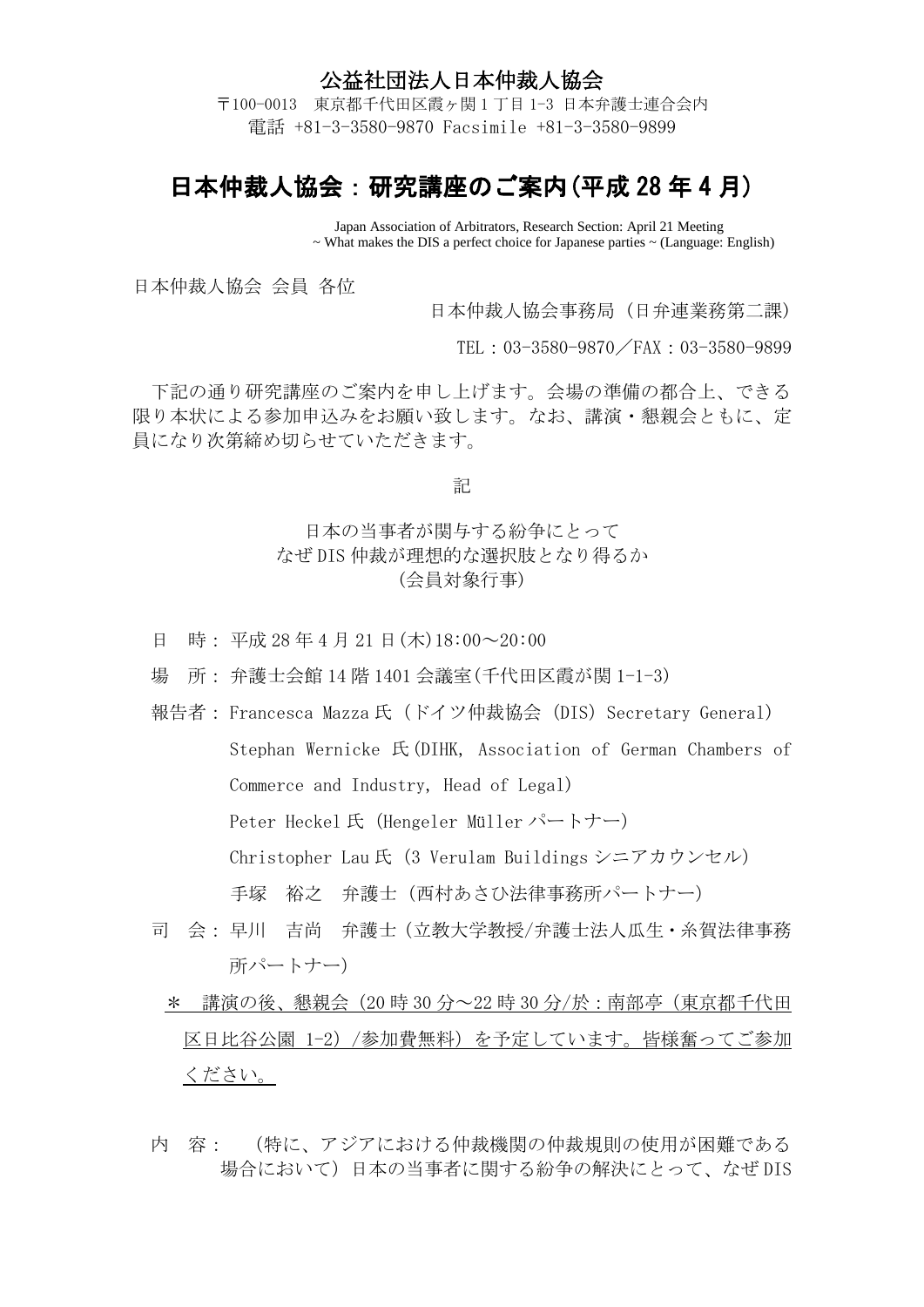仲裁が理想的な選択肢となり得るのか等について、DIS の secretary general 及び日本・シンガポールの仲裁関係者が、自らの経験と知識 を踏まえながら議論する予定です。

 以下は DIS の secretary general である Francesca Mazza 氏からの コメントです。大変貴重な機会ですので、懇親会とあわせて皆様奮っ てご参加ください。

The Japanese Arbitrators Association (JAA) and the German Institution of Arbitration (DIS) have great pleasure in inviting you to a lively debate on what makes the DIS Arbitration Rules a perfect choice for disputes involving Japanese parties.

The Secretary General of the DIS, together with three senior arbitration practitioners from Germany, Japan and Singapore, will share their experience and thoughts on why the DIS Arbitration Rules are a good choice for disputes involving Japanese parties. You will learn more about the DIS, its dispute resolution services and in particular the DIS arbitration procedure. The speakers will discuss what makes the DIS Arbitration Rules an excellent choice for Japanese parties when the rules of an Asian arbitration institution are not an option.

The DIS is currently considering potential amendments to its arbitration rules and would appreciate to get to know your input and thoughts, hoping to create even more good reasons to choose the DIS Arbitration Rules in the future.

The DIS is looking forward to a lively debate with the Japanese arbitrators' community. All participants are invited to a dinner reception at Nambutei (1-2, Hibiya-koen, Chiyoda-ku, Tokyo) after the debate."

| │日本仲裁人協会事務局 行(FAX: 03-3580-9899) |  |  |  |
|----------------------------------|--|--|--|
|----------------------------------|--|--|--|

- ① 平成 28 年 4 月 21 日(木)の研究会に(出席・欠席)します。
- ② 懇親会(20時 30 分~22時 30 分/於:南部亭/参加費無料)に(出席·欠席) します。

ご芳名: ご所属等:

【事務局からのお願い】 最近、登録されているご住所に郵送物を送付しても宛先不明で